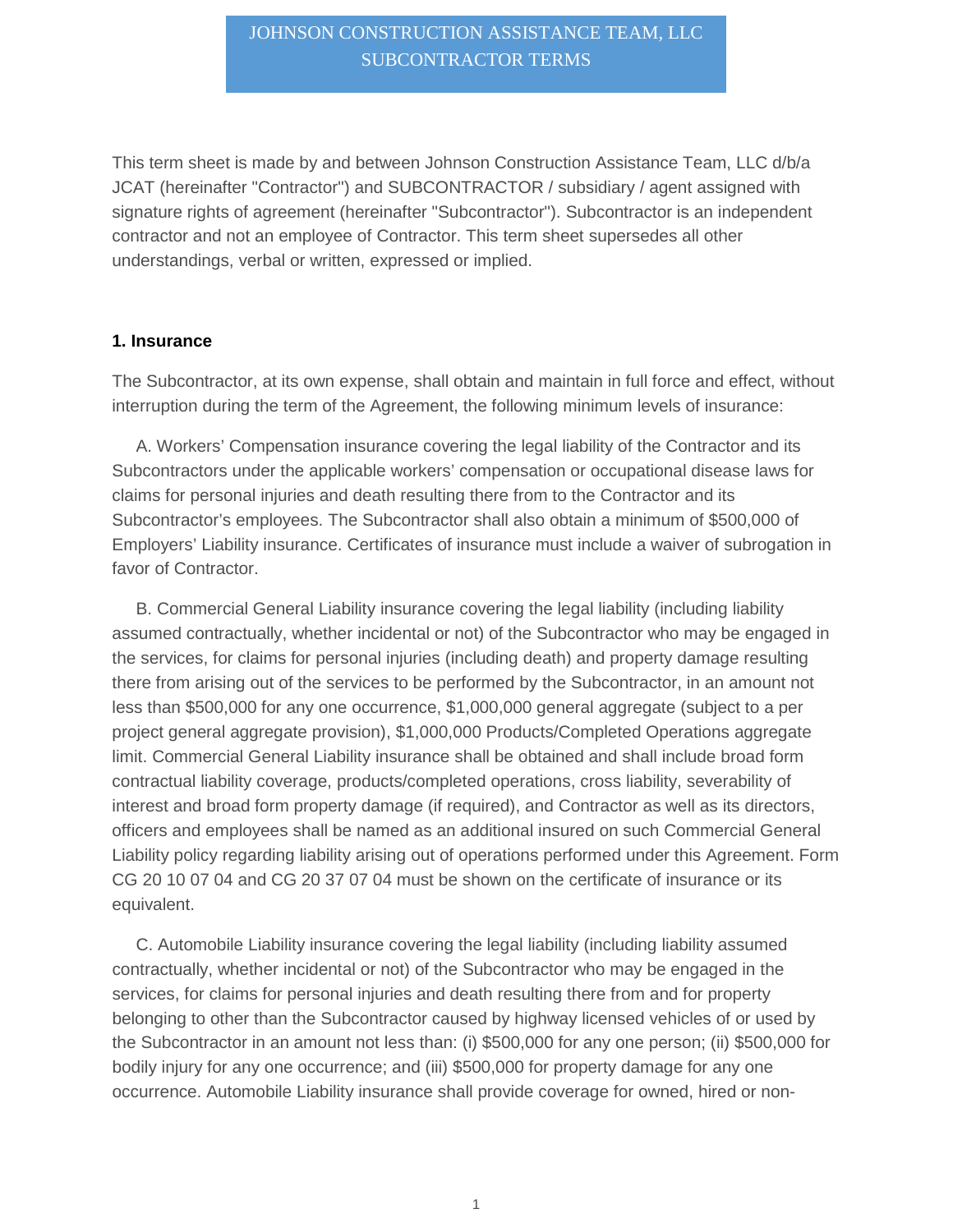# JOHNSON CONSTRUCTION ASSISTANCE TEAM, LLC SUBCONTRACTOR TERMS

owned automobile or other automotive equipment and Contractor shall be named as an additional insured on such policy.

The Subcontractor's insurance coverage shall be primary insurance as respects work on this project for Contractor, its directors, officers, and employees. Any insurance or self-insurance maintained by Contractor shall be excess of the Subcontractor's insurance. The Subcontractor, in its agreements with subcontractors, shall require subcontractors to obtain insurance meeting the minimum limits and incorporating the contractual requirements that are prescribed by this Section. The Subcontractor hereby waives and relinquishes any right of subrogation against Contractor and its agents, representatives, employees, and affiliates they might possess for any policy of insurance provided under this Section or under any State or Federal Workers' Compensation or Employer's Liability Act. Subcontractor shall require its insurer to notify Contractor thirty (30) days prior to the effective date of any cancellation or material change in any of the required policies. To the extent that the Subcontractor utilizes deductibles in conjunction with the insurance required by this Agreement, all deductible expenses will be assumed by the Subcontractor. Insurance shall be placed with insurers with a Best rating of not less than A-.

#### **2. Cost of Insurance Noncompliance**

If sub-contractor fails to maintain insurance during work for JCAT, a cost deduction of 30% will be applied to all outstanding payables until a current certificate of insurance is provided.

### **3. Time and Schedule of Work**

Subcontractor shall not deliver any materials to the job site or commence work until notified to do so by Contractor. If Subcontractor has not commenced onsite work within fifteen (15) days after written notice from Contractor, agreement is subject to renegotiating and possible termination without penalty. Subcontractor agreement is nullified if Subcontractor is not called upon to commence work within ninety (90) days from the date of the agreement. Should this situation arise, Subcontractor is relieved of any responsibility to perform under this agreement and shall be held harmless by contractor of any liability.

### **4. Payment Terms for Earned Value**

Equipment, tools, materials and labor provided by Subcontractor are solely the responsibility of Subcontractor. Applications for payment shall be in accordance with Agreement. Subcontractor invoices shall be paid on or about thirty (30) days after earned value payment benchmark has